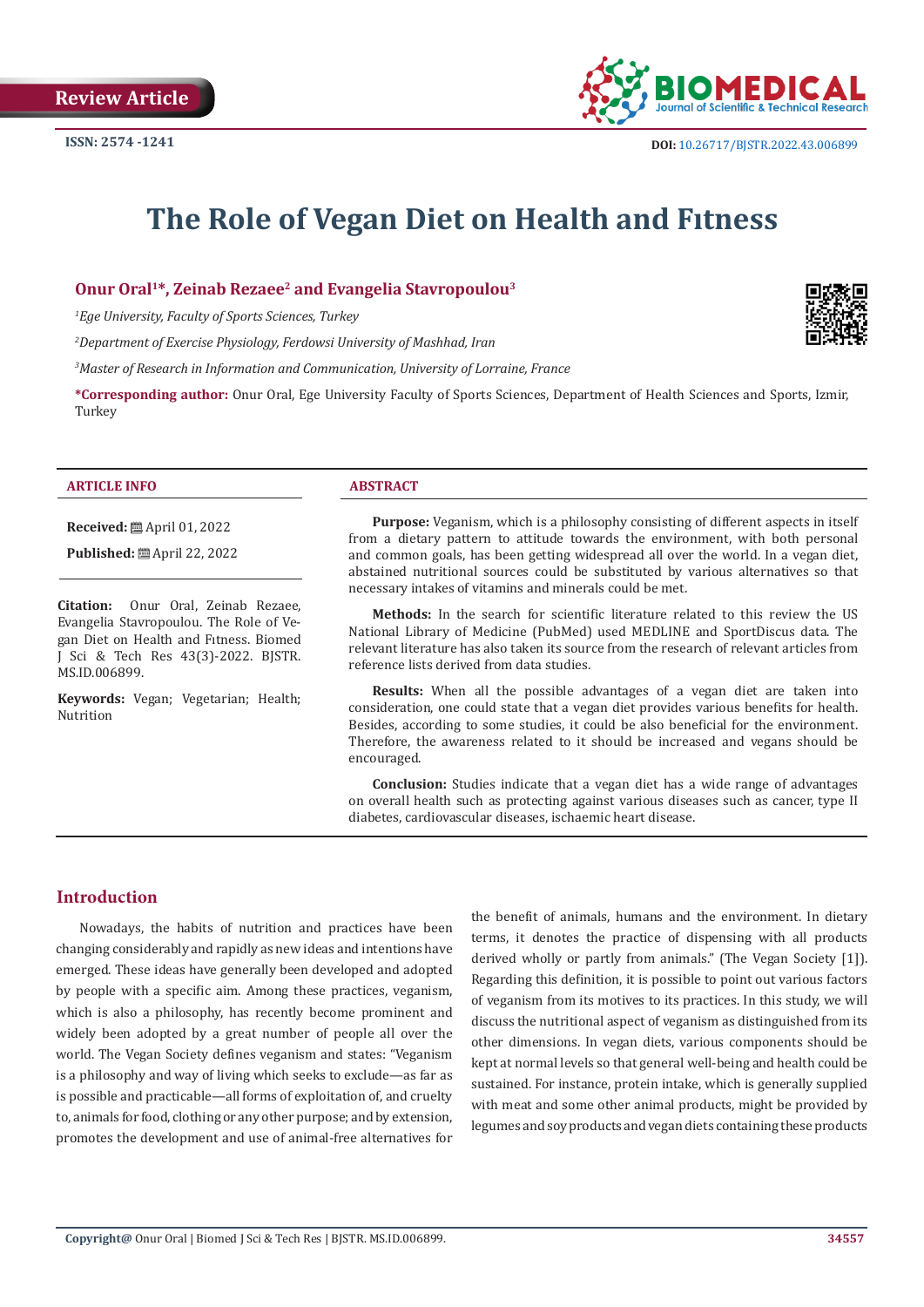are proved to meet the recommended protein levels (Melina, et al. [2]). In addition, for zinc, it is reported that the appropriate vegan sources are soy products, grains, seeds, nuts, and so on (Melina, et al. [2]). Besides, calcium could be provided with vegan sources such as broccoli, cereals, soy-milk, other plant milk such as oat milk, and so on (Van Winckel, et al. [3]).

Furthermore, vitamin D poses a problem for vegans since the intake of vitamin D generally requires exposure to the sun and supplements. In this case, personal circumstances may also play a role in the levels of vitamin D of a vegan since, for instance, exposure of people living at high latitudes to the sun might be insufficient (Webb, et al. [4]). All of these substituents prove that an adequate intake of necessary vegan sources could assist in the balance of healthy minerals and vitamins. But what do vegan diets contribute to? What are the advantages of sustaining this philosophy in terms of nutritional adaptation? Compared to omnivores, since vegans consume great quantities of fruit and vegetables (Haddad, et al. [5-8]), containing fiber, folic acid and antioxidants, lower blood cholesterol (Djousse, et al. [9]), lower stroke risk and mortality and a lower risk of ischemic heart disease are observed in vegans (Bazzano, et al. [10,11]). In addition, nutritional sources of vegans, such as legumes, fruit, and vegetables, are reported to protect against cancer (World Cancer Research Fund [12]). For instance, it is stated that fruits and vegetables defend the body against lung, mouth, stomach cancer, and so on, whereas the risk of stomach and prostate cancers is reduced with the consumption of legumes (World Cancer Research Fund [12]). Besides, in a study carried out by Aune et al. it is reported that an increase in the daily consumption

of fruit and vegetables by 200 g. reduced the risk of stroke to 0.84, cancer morbidity to 0.97, and coronary heart disease to 0.92 (Aune, et al. [13]). In addition, in a cross-sectional study, it is found out that an average body mass index (BMI) of vegans are reported as 23.6, whereas average BMI levels of omnivores are reported as 28.8, which states that vegans have lower BMI levels when compared to omnivores (Tonstad, et al. [14]) and a normal BMI is accepted when it is between 22.5 and 25 (Mahan KL [15]).

Also, in a study, it is found that high levels of consumption of fruits and vegetables diminish the risk of diabetes type II (Cooper, et al. [16,17]). Considering these advantages and benefits of vegan diets, it would not be wrong to state that veganism has a great number of followers all over the world. For instance, in a study, it is found that the distribution of the number of people following a vegan diet in the USA increased considerably from approximately 300,000 to 500,000 in 1997 to 2.5-6 million in 2012 (Newport, et al. [18,19]). In addition, in a survey conducted among 2,000 participants in the USA on the attitudes of consumers towards a vegan diet, 26% of the participants evaluated it as "very healthy" and 35% of them stated it was "somewhat healthy", which points out that most of the participants are aware of the benefits of a vegan diet in some way (Wunsch NG [20]) (Figure 1). Considering these, it would not be wrong to state that a vegan diet is not unsustainable or tough as it is generally biased by many people because of the unfamiliar aspects of it and infollution. In addition, regarding the benefits of it in the long term, it could be very healthy if necessary steps are taken and the intake of vitamins and minerals at adequate levels are provided.



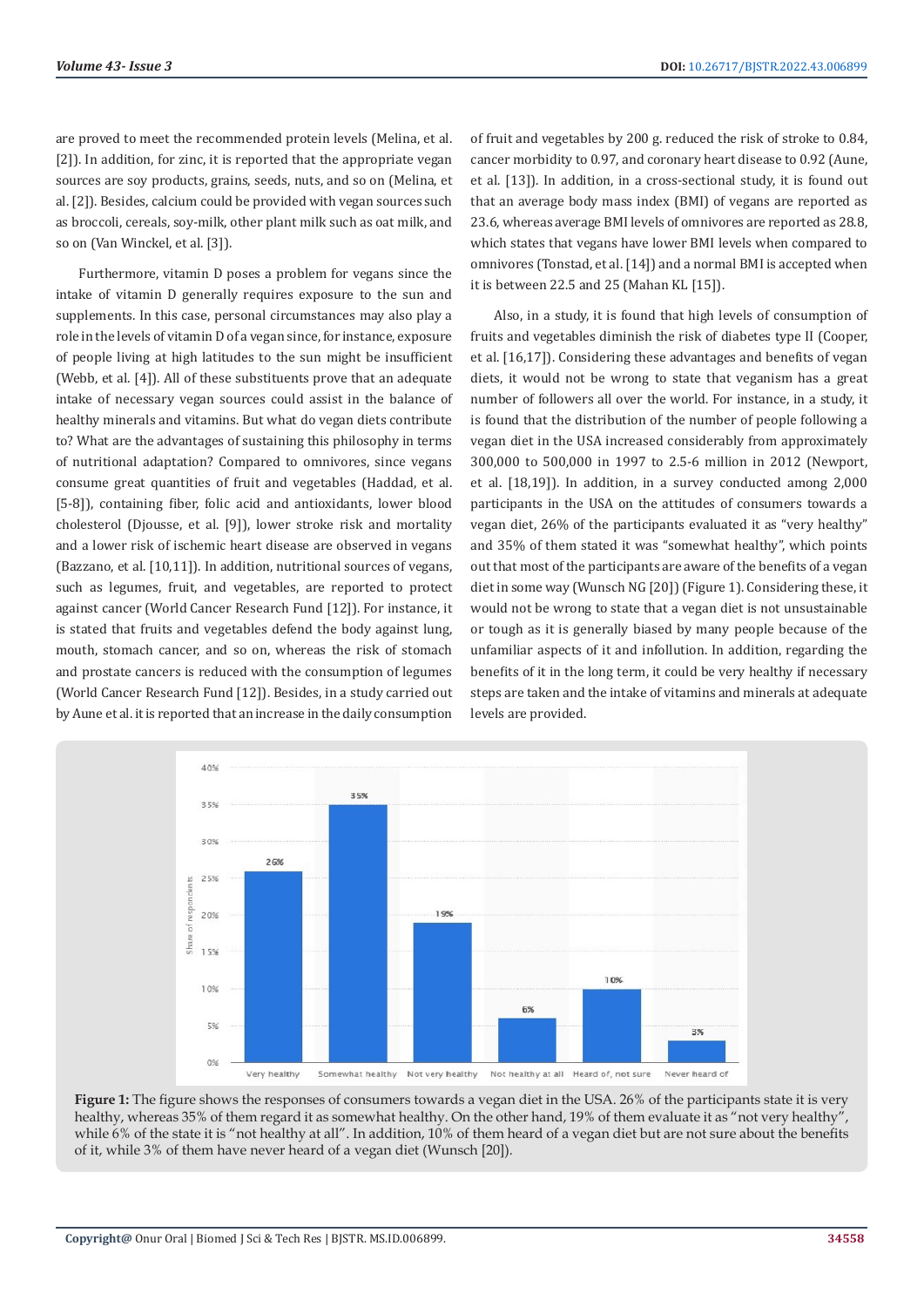### **Discussion**

A study was conducted on 11.004 British men and women to compare hypertension, systolic and diastolic blood pressure. Participants were divided into four diet groups consisting of meat eaters, fish eaters, vegetarians, and vegans. At the end of the study, it was found out that the highest values of systolic and diastolic blood pressures were observed in meat eaters, whereas the lowest values were observed in vegans, which proves that the risk of cardiovascular diseases is reduced on vegans (Appleby, et al. [21]). Another study, in which 44.561 men and women from England and Scotland participated, was carried out by European Prospective Investigation into Cancer and Nutrition (EPIC) - Oxford. 34% of these participants were vegetarians and it was proved that vegetarians had a 32% lower risk of ischaemic heart disease (IHD) (Crowe, et al. [22]), which shows us that a plant-based diet has a significantly positive impact on health.

#### **Conclusion**

Veganism, as it is stated before, consists of various components in itself from a dietary pattern to a viewpoint, which has both personal and shared goals such as animal rights, health, and environment. In the case of a dietary pattern, according to the studies, the lack of certain vitamins and components that a body requires to be healthy, which sometimes occurs in vegan diets, could be substituted with numerous nutritional sources and these sources should be taken in adequate amounts. In addition, additional supplements could be utilized. Besides, vegan diets have a wide range of benefits on health, for instance, protection against various diseases such as cancer, type II diabetes, IHD, and so on.

# **Acknowledgement**

We would like to express our special thanks of gratitude to Dr. George N. NOMIKOS for his very successful contribution for the literatüre research process and unique academic support in the publication process of this review article.

# **Conflict of Interest**

The author certifies that there is no conflict of interest with any financial organization regarding the material discussed in the manuscript.

# **Funding**

The author certifies that there is no funding of any financial organization regarding the material discussed in the manuscript.

# **Author's Contributions**

All authors read and approved the final version of the manuscript.

## **References**

- 1. [Definition of veganism. The Vegan Society.](https://www.vegansociety.com/go-vegan/definition-veganism)
- 2. [Melina V, Craig W, Levin S \(2016\) Position of the Academy of Nutrition](https://pubmed.ncbi.nlm.nih.gov/27886704/) [and Dietetics: Vegetarian Diets. Journal of the Academy of Nutrition and](https://pubmed.ncbi.nlm.nih.gov/27886704/) [Dietetics 116\(12\): 1970-1980.](https://pubmed.ncbi.nlm.nih.gov/27886704/)
- 3. [Van Winckel M, Vande Velde S, De Bruyne R, Van Biervliet S \(2011\)](https://link.springer.com/article/10.1007/s00431-011-1547-x) [Clinical practice - Vegetarian infant and child nutrition. European](https://link.springer.com/article/10.1007/s00431-011-1547-x) [Journal of Pediatrics 170\(12\): 1489-1494.](https://link.springer.com/article/10.1007/s00431-011-1547-x)
- 4. [Webb AR, Kline L, Holick MF \(1988\) Influence of Season and Latitude on](https://pubmed.ncbi.nlm.nih.gov/2839537/) [the Cutaneous Synthesis of Vitamin D3: Exposure to Winter Sunlight in](https://pubmed.ncbi.nlm.nih.gov/2839537/) [Boston and Edmonton Will Not Promote Vitamin D3Synthesis in Human](https://pubmed.ncbi.nlm.nih.gov/2839537/) Skin\*[. The Journal of Clinical Endocrinology & Metabolism 67\(2\): 373-](https://pubmed.ncbi.nlm.nih.gov/2839537/) [378.](https://pubmed.ncbi.nlm.nih.gov/2839537/)
- 5. [Haddad EH, Berk LS, Kettering JD, Hubbard RW, Peters WR \(1999\)](https://academic.oup.com/ajcn/article/70/3/586s/4715027) [Dietary intake and biochemical, hematologic, and immune status of](https://academic.oup.com/ajcn/article/70/3/586s/4715027) [vegans compared with nonvegetarians. The American Journal of Clinical](https://academic.oup.com/ajcn/article/70/3/586s/4715027) [Nutrition 70\(3\): 586-593.](https://academic.oup.com/ajcn/article/70/3/586s/4715027)
- 6. [Larsson CL, Johansson GK \(2005\) Young Swedish Vegans Have Different](https://www.jandonline.org/article/S0002-8223(05)01152-1/fulltext) [Sources of Nutrients than Young Omnivores. Journal of the American](https://www.jandonline.org/article/S0002-8223(05)01152-1/fulltext) [Dietetic Association 105\(9\): 1438-1441.](https://www.jandonline.org/article/S0002-8223(05)01152-1/fulltext)
- 7. [Keinan-Boker L, Peeters PHM, Mulligan AA, C Navarro, N Slimani, et](https://www.cambridge.org/core/journals/public-health-nutrition/article/soy-product-consumption-in-10-european-countries-the-european-prospective-investigation-into-cancer-and-nutrition-epic-study/D616DC8B95A2FD1C21F5C61B0E4FB06C) [al. \(2002\) Soy product consumption in 10 European countries: the](https://www.cambridge.org/core/journals/public-health-nutrition/article/soy-product-consumption-in-10-european-countries-the-european-prospective-investigation-into-cancer-and-nutrition-epic-study/D616DC8B95A2FD1C21F5C61B0E4FB06C) [European Prospective Investigation into Cancer and Nutrition \(EPIC\)](https://www.cambridge.org/core/journals/public-health-nutrition/article/soy-product-consumption-in-10-european-countries-the-european-prospective-investigation-into-cancer-and-nutrition-epic-study/D616DC8B95A2FD1C21F5C61B0E4FB06C) [study. Public Health Nutrition 5\(6b\): 1217-1226.](https://www.cambridge.org/core/journals/public-health-nutrition/article/soy-product-consumption-in-10-european-countries-the-european-prospective-investigation-into-cancer-and-nutrition-epic-study/D616DC8B95A2FD1C21F5C61B0E4FB06C)
- 8. [Fraser GE \(1999\) Associations between diet and cancer, ischemic](https://academic.oup.com/ajcn/article/70/3/532s/4714987) [heart disease, and all-cause mortality in non-Hispanic white California](https://academic.oup.com/ajcn/article/70/3/532s/4714987) [Seventh-day Adventists. The American Journal of Clinical Nutrition](https://academic.oup.com/ajcn/article/70/3/532s/4714987) [70\(3\): 532-538.](https://academic.oup.com/ajcn/article/70/3/532s/4714987)
- 9. Djoussé [L, Arnett DK, Coon H, Province MA, Moore LL, et al. \(2004\). Fruit](https://doi.org/10.1093/ajcn/79.2.213) [and vegetable consumption and LDL cholesterol: the National Heart,](https://doi.org/10.1093/ajcn/79.2.213) [Lung, and Blood Institute Family Heart Study. The American Journal of](https://doi.org/10.1093/ajcn/79.2.213) [Clinical Nutrition 79\(2\): 213-217.](https://doi.org/10.1093/ajcn/79.2.213)
- 10. [Bazzano LA, He J, Ogden LG, Loria CM, Vupputuri S, et al. \(2002\). Fruit](https://academic.oup.com/ajcn/article/76/1/93/4689465) [and vegetable intake and risk of cardiovascular disease in US adults: the](https://academic.oup.com/ajcn/article/76/1/93/4689465) [first National Health and Nutrition Examination Survey Epidemiologic](https://academic.oup.com/ajcn/article/76/1/93/4689465) [Follow-up Study. The American Journal of Clinical Nutrition 76\(1\): 93-](https://academic.oup.com/ajcn/article/76/1/93/4689465) [99.](https://academic.oup.com/ajcn/article/76/1/93/4689465)
- 11. [Bazzano LA, Serdula MK, Liu S \(2003\) Dietary intake of fruits and](https://link.springer.com/article/10.1007/s11883-003-0040-z) [vegetables and risk of cardiovascular disease. Current Atherosclerosis](https://link.springer.com/article/10.1007/s11883-003-0040-z) [Reports 5\(6\): 492-499.](https://link.springer.com/article/10.1007/s11883-003-0040-z)
- 12.(2007) World Cancer Research Fund. Food, nutrition, physical activity, and the prevention of cancer: a global perspective. Washington, DC: American Institute for Cancer Research.
- 13. [Aune D, Giovannucci E, Boff etta P, Fadnes LT, Keum N, et al. \(2017\). Fruit](https://pubmed.ncbi.nlm.nih.gov/28338764/) [and vegetable intake and the risk of cardiovascular disease, total cancer,](https://pubmed.ncbi.nlm.nih.gov/28338764/) [and all-cause mortality—a systematic review and dose-response meta](https://pubmed.ncbi.nlm.nih.gov/28338764/)[analysis of prospective studies. International Journal of Epidemiology](https://pubmed.ncbi.nlm.nih.gov/28338764/) [46\(3\): 1029-1056.](https://pubmed.ncbi.nlm.nih.gov/28338764/)
- 14. [Tonstad S, Butler T, Yan R, Fraser GE \(2009\) Type of Vegetarian Diet,](https://diabetesjournals.org/care/article/32/5/791/29593/Type-of-Vegetarian-Diet-Body-Weight-and-Prevalence) [Body Weight, and Prevalence of Type 2 Diabetes. Diabetes Care 32\(5\):](https://diabetesjournals.org/care/article/32/5/791/29593/Type-of-Vegetarian-Diet-Body-Weight-and-Prevalence) [791-796.](https://diabetesjournals.org/care/article/32/5/791/29593/Type-of-Vegetarian-Diet-Body-Weight-and-Prevalence)
- 15. Mahan KL, Escott-Stump S (2004) Krause's food, nutrition, & diet therapy. Saunders.
- 16. [Cooper AJ, Sharp SJ, Luben RN, Khaw KT, Wareham NJ, et al. \(2015\) The](https://pubmed.ncbi.nlm.nih.gov/25387899/) [association between a biomarker score for fruit and vegetable intake](https://pubmed.ncbi.nlm.nih.gov/25387899/) [and incident type 2 diabetes: the EPIC-Norfolk study. European Journal](https://pubmed.ncbi.nlm.nih.gov/25387899/) [of Clinical Nutrition 69\(4\): 449-454.](https://pubmed.ncbi.nlm.nih.gov/25387899/)